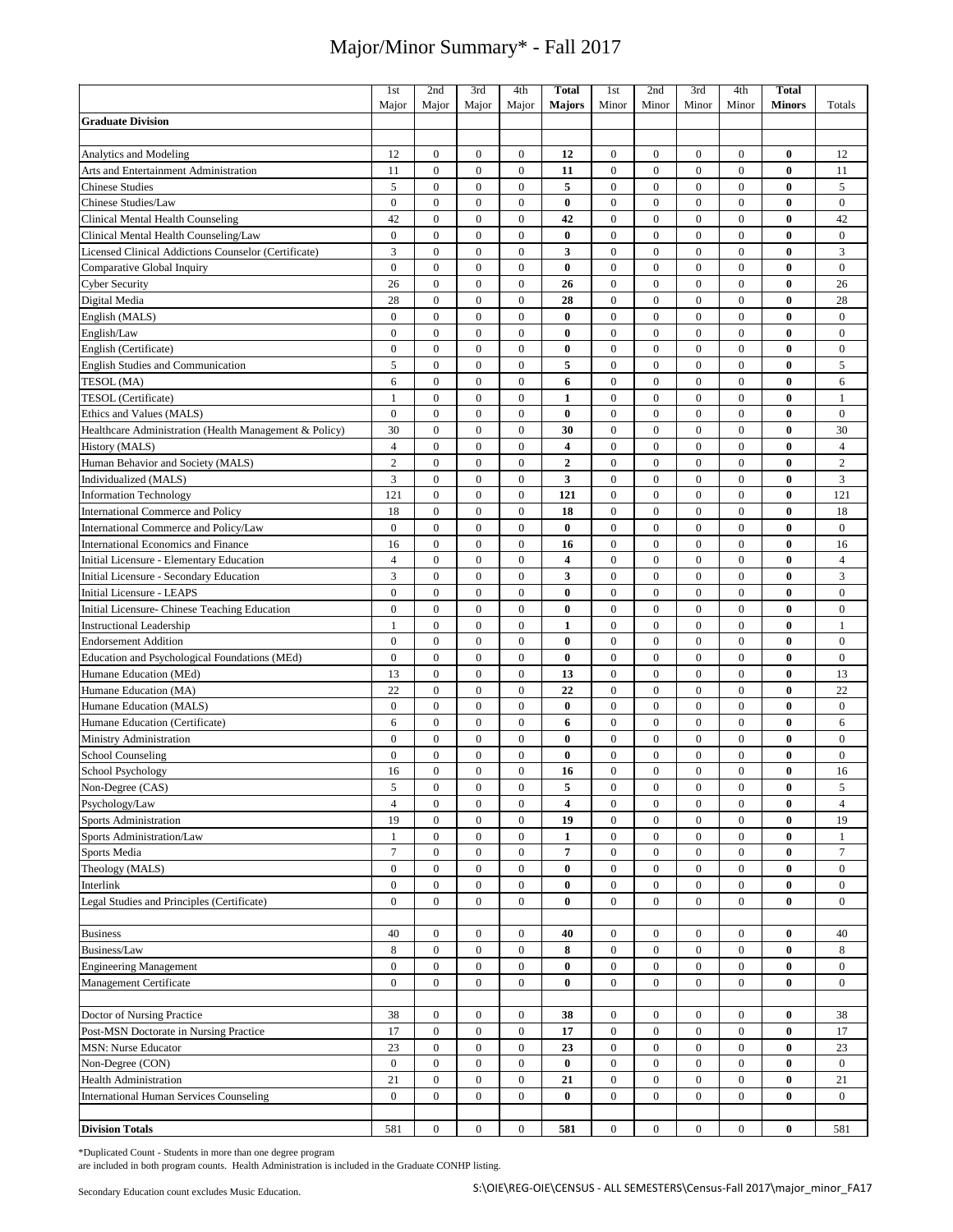|                                      | 1st              | 2nd              | 3rd              | 4th              | <b>Total</b>     | 1st              | 2nd              | 3rd              | 4th              | <b>Total</b>     |                  |
|--------------------------------------|------------------|------------------|------------------|------------------|------------------|------------------|------------------|------------------|------------------|------------------|------------------|
|                                      | Major            | Major            | Major            | Major            | <b>Majors</b>    | Minor            | Minor            | Minor            | Minor            | <b>Minors</b>    | Totals           |
|                                      |                  |                  |                  |                  |                  |                  |                  |                  |                  |                  |                  |
| <b>Law Division</b>                  |                  |                  |                  |                  |                  |                  |                  |                  |                  |                  |                  |
|                                      |                  |                  |                  |                  |                  |                  |                  |                  |                  |                  |                  |
| Law                                  | 209              | $\boldsymbol{0}$ | $\boldsymbol{0}$ | $\boldsymbol{0}$ | 209              | $\boldsymbol{0}$ | $\boldsymbol{0}$ | $\bf{0}$         | $\mathbf{0}$     | $\bf{0}$         | 209              |
| Law/MA                               | $\overline{4}$   | $\boldsymbol{0}$ | $\boldsymbol{0}$ | $\boldsymbol{0}$ | 4                | $\boldsymbol{0}$ | $\boldsymbol{0}$ | $\mathbf{0}$     | $\mathbf{0}$     | $\bf{0}$         | $\overline{4}$   |
| Law/MBA                              | $\overline{4}$   | $\boldsymbol{0}$ | $\boldsymbol{0}$ | $\boldsymbol{0}$ | 4                | $\boldsymbol{0}$ | $\boldsymbol{0}$ | $\mathbf{0}$     | $\boldsymbol{0}$ | $\bf{0}$         | $\overline{4}$   |
| Law/MS                               | $\overline{c}$   | $\boldsymbol{0}$ | $\boldsymbol{0}$ | $\boldsymbol{0}$ | $\overline{2}$   | $\boldsymbol{0}$ | $\boldsymbol{0}$ | $\boldsymbol{0}$ | $\boldsymbol{0}$ | $\bf{0}$         | $\overline{c}$   |
| Law/MALS                             | $\mathbf{0}$     | $\boldsymbol{0}$ | $\boldsymbol{0}$ | $\boldsymbol{0}$ | $\bf{0}$         | $\boldsymbol{0}$ | $\boldsymbol{0}$ | $\boldsymbol{0}$ | $\mathbf{0}$     | $\bf{0}$         | $\boldsymbol{0}$ |
| Law (Part-Time)                      | 15               | $\boldsymbol{0}$ | $\boldsymbol{0}$ | $\boldsymbol{0}$ | 15               | $\boldsymbol{0}$ | $\boldsymbol{0}$ | $\mathbf{0}$     | $\mathbf{0}$     | $\bf{0}$         | 15               |
| Master of Laws                       | 3                | $\mathbf{0}$     | $\overline{0}$   | $\overline{0}$   | 3                | $\mathbf{0}$     | $\mathbf{0}$     | $\mathbf{0}$     | $\mathbf{0}$     | $\bf{0}$         | 3                |
|                                      |                  |                  |                  |                  |                  |                  |                  |                  |                  |                  |                  |
| <b>Division Totals</b>               | 237              | $\boldsymbol{0}$ | $\boldsymbol{0}$ | $\boldsymbol{0}$ | 237              | $\boldsymbol{0}$ | $\boldsymbol{0}$ | $\mathbf{0}$     | $\mathbf{0}$     | $\bf{0}$         | 237              |
|                                      |                  |                  |                  |                  |                  |                  |                  |                  |                  |                  |                  |
|                                      |                  |                  |                  |                  |                  |                  |                  |                  |                  |                  |                  |
| <b>Undergraduate Division</b>        |                  |                  |                  |                  |                  |                  |                  |                  |                  |                  |                  |
|                                      |                  |                  |                  |                  |                  |                  |                  |                  |                  |                  |                  |
| <b>Applied Statistics</b>            | $\bf{0}$         | $\bf{0}$         | $\boldsymbol{0}$ | $\boldsymbol{0}$ | 0                | $\overline{4}$   | $\mathbf{1}$     | $\bf{0}$         | $\mathbf{0}$     | 5                | 5                |
| Aviation                             | $\boldsymbol{0}$ | $\boldsymbol{0}$ | $\boldsymbol{0}$ | $\boldsymbol{0}$ | $\bf{0}$         | 3                | $\boldsymbol{0}$ | $\bf{0}$         | $\mathbf{0}$     | 3                | 3                |
| <b>Business Administration</b>       | $\boldsymbol{0}$ | $\boldsymbol{0}$ | $\boldsymbol{0}$ | $\boldsymbol{0}$ | $\bf{0}$         | 32               | $\overline{c}$   | $\bf{0}$         | $\boldsymbol{0}$ | 34               | 34               |
| Cinema and Digital Media Studies     | $\boldsymbol{0}$ | $\boldsymbol{0}$ | $\boldsymbol{0}$ | $\boldsymbol{0}$ | $\bf{0}$         | $\mathbf{1}$     | $\boldsymbol{0}$ | $\bf{0}$         | $\mathbf{0}$     | $\mathbf{1}$     | $\mathbf{1}$     |
| Cinema and Media Studies             | $\boldsymbol{0}$ | $\boldsymbol{0}$ | $\boldsymbol{0}$ | $\boldsymbol{0}$ | $\bf{0}$         | $\mathbf{1}$     | $\boldsymbol{0}$ | $\mathbf{1}$     | $\boldsymbol{0}$ | $\overline{2}$   | $\sqrt{2}$       |
| <b>Environmental Studies</b>         | $\mathbf 0$      | $\boldsymbol{0}$ | $\boldsymbol{0}$ | $\boldsymbol{0}$ | $\bf{0}$         | $\overline{3}$   | $\overline{2}$   | $\mathbf{0}$     | $\mathbf{0}$     | 5                | 5                |
| Ethics and Moral Philosophy          | $\boldsymbol{0}$ | $\boldsymbol{0}$ | $\boldsymbol{0}$ | $\boldsymbol{0}$ | $\bf{0}$         | $\boldsymbol{0}$ | $\mathbf{1}$     | $\mathbf{0}$     | $\mathbf{0}$     | $\mathbf{1}$     | $\mathbf{1}$     |
| <b>Ethnic Studies</b>                | $\boldsymbol{0}$ | $\boldsymbol{0}$ | $\boldsymbol{0}$ | $\boldsymbol{0}$ | $\bf{0}$         | $\boldsymbol{0}$ | $\boldsymbol{0}$ | $\bf{0}$         | $\boldsymbol{0}$ | $\bf{0}$         | $\boldsymbol{0}$ |
| Forensic Science                     | $\boldsymbol{0}$ | $\boldsymbol{0}$ | $\boldsymbol{0}$ | $\boldsymbol{0}$ | $\bf{0}$         | $\sqrt{2}$       | $\boldsymbol{0}$ | $\bf{0}$         | $\boldsymbol{0}$ | $\mathbf{2}$     | $\sqrt{2}$       |
| Gender Studies                       | $\boldsymbol{0}$ | $\boldsymbol{0}$ | $\boldsymbol{0}$ | $\boldsymbol{0}$ | $\bf{0}$         | $\boldsymbol{0}$ | $\boldsymbol{0}$ | $\boldsymbol{0}$ | $\boldsymbol{0}$ | $\bf{0}$         | $\boldsymbol{0}$ |
| Human Aging                          | $\boldsymbol{0}$ | $\boldsymbol{0}$ | $\boldsymbol{0}$ | $\boldsymbol{0}$ | $\bf{0}$         | $\boldsymbol{0}$ | $\boldsymbol{0}$ | $\boldsymbol{0}$ | $\mathbf{0}$     | $\bf{0}$         | $\bf{0}$         |
| <b>Fundamentals of Business</b>      | $\boldsymbol{0}$ | $\boldsymbol{0}$ | $\boldsymbol{0}$ | $\boldsymbol{0}$ | $\bf{0}$         | 41               | 6                | $\boldsymbol{0}$ | $\boldsymbol{0}$ | 47               | 47               |
| <b>Legal Studies</b>                 | $\mathbf{0}$     | $\mathbf{0}$     | $\mathbf{0}$     | $\boldsymbol{0}$ | $\bf{0}$         | $\mathbf{1}$     | $\boldsymbol{0}$ | $\boldsymbol{0}$ | $\boldsymbol{0}$ | $\mathbf 1$      | $\mathbf{1}$     |
| <b>Liberal Arts Business</b>         | $\boldsymbol{0}$ | $\boldsymbol{0}$ | $\boldsymbol{0}$ | $\boldsymbol{0}$ | $\bf{0}$         | $\boldsymbol{0}$ | $\boldsymbol{0}$ | $\boldsymbol{0}$ | $\boldsymbol{0}$ | $\bf{0}$         | $\boldsymbol{0}$ |
| Middle East Studies                  | $\mathbf{0}$     | $\overline{0}$   | $\overline{0}$   | $\boldsymbol{0}$ | $\bf{0}$         | $\mathbf{1}$     | $\boldsymbol{0}$ | $\overline{0}$   | $\mathbf{0}$     | $\mathbf{1}$     | $\mathbf{1}$     |
| Neuroscience                         | $\boldsymbol{0}$ | $\boldsymbol{0}$ | $\boldsymbol{0}$ | $\boldsymbol{0}$ | $\bf{0}$         | $\mathbf{1}$     | $\boldsymbol{0}$ | $\boldsymbol{0}$ | $\boldsymbol{0}$ | 1                | $\mathbf{1}$     |
| Peace & Social Justice Studies       | $\overline{0}$   | $\overline{0}$   | $\overline{0}$   | $\overline{0}$   | $\bf{0}$         | $\boldsymbol{0}$ | $\boldsymbol{0}$ | $\overline{0}$   | $\mathbf{0}$     | $\bf{0}$         | $\mathbf{0}$     |
| Philanthropic Leadership and Service | $\boldsymbol{0}$ | $\boldsymbol{0}$ | $\boldsymbol{0}$ | $\boldsymbol{0}$ | $\bf{0}$         | $\overline{4}$   | $\mathbf{1}$     | $\boldsymbol{0}$ | $\boldsymbol{0}$ | 5                | 5                |
| <b>Urban Studies</b>                 | $\boldsymbol{0}$ | $\boldsymbol{0}$ | $\boldsymbol{0}$ | $\boldsymbol{0}$ | $\bf{0}$         | $\mathbf{1}$     | $\boldsymbol{0}$ | $\boldsymbol{0}$ | $\mathbf{0}$     | $\mathbf{1}$     | $\mathbf{1}$     |
| College of Adult Scholars            | 15               | $\boldsymbol{0}$ | $\boldsymbol{0}$ | $\boldsymbol{0}$ | 15               | $\boldsymbol{0}$ | $\boldsymbol{0}$ | $\mathbf{0}$     | $\mathbf{0}$     | $\bf{0}$         | 15               |
| Military Leadership-Air Force        | $\boldsymbol{0}$ | $\boldsymbol{0}$ | $\boldsymbol{0}$ | $\boldsymbol{0}$ | $\bf{0}$         | $\boldsymbol{0}$ | $\boldsymbol{0}$ | $\boldsymbol{0}$ | $\mathbf{0}$     | $\bf{0}$         | $\boldsymbol{0}$ |
| Military Leadership-Army             | $\boldsymbol{0}$ | $\boldsymbol{0}$ | $\boldsymbol{0}$ | $\boldsymbol{0}$ | $\bf{0}$         | $\boldsymbol{0}$ | $\bf{0}$         | $\bf{0}$         | $\boldsymbol{0}$ | $\bf{0}$         | $\boldsymbol{0}$ |
| Communication & Expressive Arts (AA) | $\boldsymbol{0}$ | $\boldsymbol{0}$ | $\boldsymbol{0}$ | $\boldsymbol{0}$ | 0                | $\boldsymbol{0}$ | $\boldsymbol{0}$ | $\boldsymbol{0}$ | $\mathbf{0}$     | $\bf{0}$         | $\boldsymbol{0}$ |
| Culture & Humanity (AA)              | $\mathbf{0}$     | $\boldsymbol{0}$ | $\boldsymbol{0}$ | $\boldsymbol{0}$ | $\bf{0}$         | $\boldsymbol{0}$ | $\boldsymbol{0}$ | $\mathbf{0}$     | $\mathbf{0}$     | $\bf{0}$         | $\boldsymbol{0}$ |
| General Science (AS)                 | $\mathbf{0}$     | $\boldsymbol{0}$ | $\mathbf{0}$     | $\mathbf{0}$     | 0                | $\mathbf{0}$     | $\mathbf{0}$     | $\mathbf{0}$     | $\mathbf{0}$     | $\bf{0}$         | $\mathbf{0}$     |
| Social and Behavioral Science (AA)   | $\boldsymbol{0}$ | $\boldsymbol{0}$ | $\boldsymbol{0}$ | $\boldsymbol{0}$ | 0                | $\boldsymbol{0}$ | $\boldsymbol{0}$ | $\boldsymbol{0}$ | $\boldsymbol{0}$ | $\bf{0}$         | $\bf{0}$         |
| Social and Behavioral Science (BLPS) | $\boldsymbol{0}$ | $\boldsymbol{0}$ | $\boldsymbol{0}$ | $\boldsymbol{0}$ | $\bf{0}$         | $\boldsymbol{0}$ | $\boldsymbol{0}$ | $\bf{0}$         | $\boldsymbol{0}$ | $\bf{0}$         | $\bf{0}$         |
| Professional Studies                 | $\boldsymbol{0}$ | $\boldsymbol{0}$ | $\boldsymbol{0}$ | $\boldsymbol{0}$ | $\bf{0}$         | $\overline{c}$   | $\boldsymbol{0}$ | $\boldsymbol{0}$ | $\boldsymbol{0}$ | $\mathbf{2}$     | $\overline{2}$   |
| Exploratory (CAS)                    | 103              | $\boldsymbol{0}$ | $\boldsymbol{0}$ | $\boldsymbol{0}$ | 103              | $\boldsymbol{0}$ | $\boldsymbol{0}$ | $\boldsymbol{0}$ | $\boldsymbol{0}$ | $\bf{0}$         | 103              |
| Humanities                           | $\boldsymbol{0}$ | $\overline{c}$   | $\boldsymbol{0}$ | $\boldsymbol{0}$ | $\boldsymbol{2}$ | $\overline{4}$   | $\overline{4}$   | $\boldsymbol{0}$ | $\boldsymbol{0}$ | 8                | 10               |
| Individualized (CAS)                 | 10               | $\boldsymbol{0}$ | $\boldsymbol{0}$ | $\boldsymbol{0}$ | 10               | $\tau$           | 3                | $\boldsymbol{0}$ | $\boldsymbol{0}$ | 10               | 20               |
| Individualized (BLPS)                | $\mathbf{1}$     | $\boldsymbol{0}$ | $\boldsymbol{0}$ | $\boldsymbol{0}$ | $\mathbf{1}$     | $\boldsymbol{0}$ | $\boldsymbol{0}$ | $\boldsymbol{0}$ | $\boldsymbol{0}$ | $\bf{0}$         | $\mathbf{1}$     |
| Non-Degree (CAS)                     | 21               | $\boldsymbol{0}$ | $\boldsymbol{0}$ | $\boldsymbol{0}$ | 21               | $\boldsymbol{0}$ | $\boldsymbol{0}$ | $\boldsymbol{0}$ | $\boldsymbol{0}$ | $\bf{0}$         | 21               |
| <b>Actuarial Science</b>             | 34               | $\boldsymbol{0}$ | $\boldsymbol{0}$ | $\overline{0}$   | 34               | $\sqrt{2}$       | $\bf{0}$         | $\bf{0}$         | $\bf{0}$         | $\mathbf{2}$     | 36               |
| <b>American Studies</b>              | $\bf{0}$         | $\boldsymbol{0}$ | $\boldsymbol{0}$ | $\boldsymbol{0}$ | $\bf{0}$         | $\boldsymbol{0}$ | $\boldsymbol{0}$ | $\bf{0}$         | $\boldsymbol{0}$ | $\bf{0}$         | $\overline{0}$   |
| Art                                  | 42               | $\boldsymbol{7}$ | $\boldsymbol{0}$ | $\bf{0}$         | 49               | 10               | $\mathfrak{Z}$   | $\bf{0}$         | $\boldsymbol{0}$ | 13               | 62               |
| <b>Biology</b>                       | 135              | 11               | $\boldsymbol{0}$ | $\bf{0}$         | 146              | 15               | $\overline{c}$   | $\bf{0}$         | $\boldsymbol{0}$ | 17               | 163              |
| <b>Human Biology</b>                 | $\bf{0}$         | $\boldsymbol{0}$ | $\overline{0}$   | $\boldsymbol{0}$ | $\bf{0}$         | 36               | 6                | $\bf{0}$         | $\boldsymbol{0}$ | 42               | 42               |
| Chemistry                            | 58               | 39               | $\boldsymbol{0}$ | $\boldsymbol{0}$ | 97               | 70               | $\tau$           | 1                | $\boldsymbol{0}$ | 78               | 175              |
| Biochemistry                         | 26               | $\boldsymbol{0}$ | $\boldsymbol{0}$ | $\boldsymbol{0}$ | 26               | $\boldsymbol{0}$ | $\boldsymbol{0}$ | $\boldsymbol{0}$ | $\boldsymbol{0}$ | $\bf{0}$         | 26               |
| Chinese & Japanese Studies           | 11               | $\sqrt{2}$       | $\mathbf{1}$     | $\boldsymbol{0}$ | 14               | $\sqrt{2}$       | $\boldsymbol{0}$ | $\boldsymbol{0}$ | $\boldsymbol{0}$ | $\boldsymbol{2}$ | 16               |
| Communication                        | 73               | 12               | $\boldsymbol{0}$ | $\boldsymbol{0}$ | 85               | 20               | 9                | $\boldsymbol{0}$ | $\boldsymbol{0}$ | 29               | 114              |
| Digital Media                        | 27               | $\mathbf{1}$     | $\boldsymbol{0}$ | $\boldsymbol{0}$ | 28               | 11               | $\mathbf{1}$     | $\boldsymbol{0}$ | $\boldsymbol{0}$ | 12               | 40               |
| Communication Law                    | $\boldsymbol{0}$ | $\boldsymbol{0}$ | $\boldsymbol{0}$ | $\boldsymbol{0}$ | $\bf{0}$         | $\boldsymbol{0}$ | $\boldsymbol{0}$ | $\boldsymbol{0}$ | $\boldsymbol{0}$ | $\bf{0}$         | $\bf{0}$         |
| Journalism                           | $\boldsymbol{0}$ | $\boldsymbol{0}$ | $\boldsymbol{0}$ | $\boldsymbol{0}$ | $\bf{0}$         | $\boldsymbol{0}$ | $\mathbf{1}$     | $\boldsymbol{0}$ | $\boldsymbol{0}$ | $\mathbf{1}$     | $\mathbf{1}$     |
| Public & Corporate Communication     | $\boldsymbol{0}$ | $\boldsymbol{0}$ | $\boldsymbol{0}$ | $\boldsymbol{0}$ | $\bf{0}$         | $\boldsymbol{0}$ | $\boldsymbol{0}$ | $\boldsymbol{0}$ | $\boldsymbol{0}$ | $\pmb{0}$        | $\overline{0}$   |
| <b>Public Relations</b>              | $\boldsymbol{0}$ | $\boldsymbol{0}$ | $\boldsymbol{0}$ | $\boldsymbol{0}$ | $\bf{0}$         | 1                | $\boldsymbol{0}$ | $\boldsymbol{0}$ | $\mathbf{0}$     | $\mathbf{1}$     | $\mathbf{1}$     |

\*Duplicated Count - Students in more than one degree program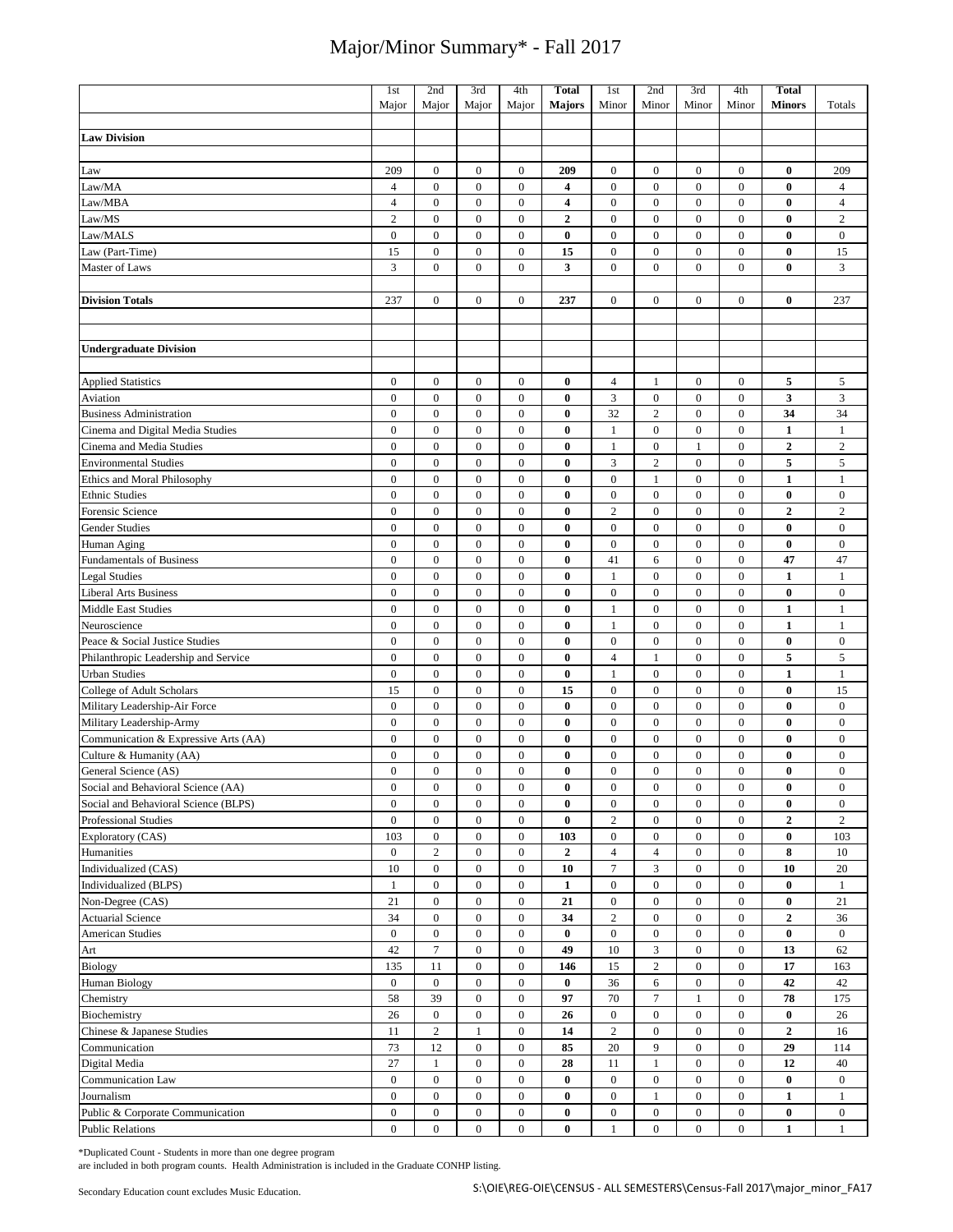|                                                        | 1st              | 2nd                     | 3rd                                  | 4th                                  | <b>Total</b>            | 1st                    | 2nd              | 3rd                                  | 4th                                  | <b>Total</b>     |                  |
|--------------------------------------------------------|------------------|-------------------------|--------------------------------------|--------------------------------------|-------------------------|------------------------|------------------|--------------------------------------|--------------------------------------|------------------|------------------|
|                                                        | Major            | Major                   | Major                                | Major                                | <b>Majors</b>           | Minor                  | Minor            | Minor                                | Minor                                | Minors           | Totals           |
| Television-Radio                                       | $\boldsymbol{0}$ | $\boldsymbol{0}$        | $\boldsymbol{0}$                     | $\boldsymbol{0}$                     | $\bf{0}$                | $\boldsymbol{0}$       | $\boldsymbol{0}$ | $\boldsymbol{0}$                     | $\boldsymbol{0}$                     | $\bf{0}$         | $\boldsymbol{0}$ |
| <b>Broadcast Journalism</b>                            | $\mathbf{0}$     | $\boldsymbol{0}$        | $\boldsymbol{0}$                     | $\boldsymbol{0}$                     | 0                       | $\boldsymbol{0}$       | $\mathbf{0}$     | $\boldsymbol{0}$                     | $\mathbf{0}$                         | $\bf{0}$         | $\boldsymbol{0}$ |
|                                                        |                  |                         |                                      | $\boldsymbol{0}$                     |                         |                        |                  |                                      |                                      |                  |                  |
| Public Speaking & Debate                               | $\boldsymbol{0}$ | $\boldsymbol{0}$        | $\boldsymbol{0}$                     |                                      | $\bf{0}$                | $\boldsymbol{0}$       | $\boldsymbol{0}$ | $\boldsymbol{0}$                     | $\boldsymbol{0}$                     | $\bf{0}$         | $\boldsymbol{0}$ |
| Economics                                              | 17               | 10                      | $\sqrt{2}$                           | $\boldsymbol{0}$                     | 29                      | 9                      | 3                | $\boldsymbol{0}$                     | $\overline{0}$                       | 12               | 41               |
| Economics & Computer Analysis                          | 1                | $\boldsymbol{0}$        | $\boldsymbol{0}$                     | $\boldsymbol{0}$                     | $\mathbf{1}$            | $\boldsymbol{0}$       | $\boldsymbol{0}$ | $\boldsymbol{0}$                     | $\boldsymbol{0}$                     | $\bf{0}$         | $\mathbf{1}$     |
| <b>Elementary Education</b>                            | 77               | $\overline{0}$          | $\mathbf{0}$                         | $\overline{0}$                       | 77                      | $\boldsymbol{0}$       | $\boldsymbol{0}$ | $\boldsymbol{0}$                     | $\mathbf{0}$                         | $\bf{0}$         | 77               |
| Secondary Education                                    | $\boldsymbol{0}$ | 86                      | $\boldsymbol{0}$                     | $\boldsymbol{0}$                     | 86                      | $\boldsymbol{0}$       | $\boldsymbol{0}$ | $\boldsymbol{0}$                     | $\boldsymbol{0}$                     | $\bf{0}$         | 86               |
| <b>Special Education</b>                               | $\mathbf{0}$     | $\overline{0}$          | $\boldsymbol{0}$                     | $\boldsymbol{0}$                     | $\bf{0}$                | 23                     | $\mathbf{1}$     | $\boldsymbol{0}$                     | $\boldsymbol{0}$                     | 24               | 24               |
| English                                                | 56               | 6                       | 1                                    | $\mathbf{0}$                         | 63                      | 5                      | $\boldsymbol{0}$ | $\mathbf{0}$                         | $\mathbf{0}$                         | 5                | 68               |
| <b>Creative Writing</b>                                | 21               | 3                       | $\boldsymbol{0}$                     | $\boldsymbol{0}$                     | 24                      | 5                      | $\mathbf{1}$     | $\boldsymbol{0}$                     | $\overline{0}$                       | 6                | 30               |
| Professional Writing                                   | 3                | $\overline{c}$          | $\boldsymbol{0}$                     | $\boldsymbol{0}$                     | 5                       | $\mathbf{1}$           | $\boldsymbol{0}$ | $\boldsymbol{0}$                     | $\boldsymbol{0}$                     | $\mathbf{1}$     | 6                |
| <b>TESOL</b>                                           | $\mathbf{0}$     | $\overline{0}$          | $\boldsymbol{0}$                     | $\boldsymbol{0}$                     | $\bf{0}$                | 6                      | $\sqrt{2}$       | $\boldsymbol{0}$                     | $\overline{0}$                       | 8                | 8                |
| <b>Environmental Science</b>                           | 24               | 10                      | $\boldsymbol{0}$                     | $\boldsymbol{0}$                     | 34                      | 3                      | $\sqrt{2}$       | $\boldsymbol{0}$                     | $\mathbf{0}$                         | 5                | 39               |
|                                                        |                  |                         |                                      |                                      |                         |                        |                  |                                      |                                      |                  |                  |
| Chinese                                                | $\boldsymbol{0}$ | $\boldsymbol{0}$        | $\boldsymbol{0}$                     | $\boldsymbol{0}$                     | $\bf{0}$                | 11                     | $\overline{2}$   | $\boldsymbol{0}$                     | $\boldsymbol{0}$                     | 13               | 13               |
| Classics                                               | 3                | $\overline{c}$          | $\boldsymbol{0}$                     | $\boldsymbol{0}$                     | 5                       | 5                      | $\mathbf{1}$     | $\boldsymbol{0}$                     | $\boldsymbol{0}$                     | 6                | 11               |
| French                                                 | 9                | 13                      | $\boldsymbol{0}$                     | $\boldsymbol{0}$                     | 22                      | 16                     | $\overline{4}$   | $\boldsymbol{0}$                     | $\boldsymbol{0}$                     | 20               | 42               |
| German                                                 | 10               | 24                      | $\boldsymbol{0}$                     | $\boldsymbol{0}$                     | 34                      | 22                     | 3                | $\boldsymbol{0}$                     | $\boldsymbol{0}$                     | 25               | 59               |
| Hebrew                                                 | $\boldsymbol{0}$ | $\boldsymbol{0}$        | $\boldsymbol{0}$                     | $\boldsymbol{0}$                     | $\bf{0}$                | $\mathbf{1}$           | $\mathbf{1}$     | $\boldsymbol{0}$                     | $\boldsymbol{0}$                     | $\overline{2}$   | $\sqrt{2}$       |
| Japanese                                               | $\boldsymbol{0}$ | $\overline{0}$          | $\boldsymbol{0}$                     | $\boldsymbol{0}$                     | $\bf{0}$                | 10                     | $\overline{2}$   | $\boldsymbol{0}$                     | $\boldsymbol{0}$                     | 12               | 12               |
| Latin                                                  | $\boldsymbol{0}$ | $\boldsymbol{0}$        | $\boldsymbol{0}$                     | $\boldsymbol{0}$                     | $\bf{0}$                | $\mathbf{1}$           | $\boldsymbol{0}$ | $\boldsymbol{0}$                     | $\boldsymbol{0}$                     | $\mathbf{1}$     | $\mathbf{1}$     |
| Spanish                                                | 15               | 24                      | $\boldsymbol{0}$                     | $\boldsymbol{0}$                     | 39                      | 86                     | 13               | $\boldsymbol{0}$                     | $\boldsymbol{0}$                     | 99               | 138              |
| Geography                                              | 16               | 5                       | $\boldsymbol{0}$                     | $\boldsymbol{0}$                     | 21                      | $\mathbf{1}$           | $\mathbf{1}$     | $\boldsymbol{0}$                     | $\mathbf{0}$                         | $\overline{2}$   | 23               |
| American Indian Studies                                | $\overline{0}$   | $\boldsymbol{0}$        | $\boldsymbol{0}$                     | $\boldsymbol{0}$                     | $\bf{0}$                | $\overline{c}$         | $\boldsymbol{0}$ | $\boldsymbol{0}$                     | $\mathbf{0}$                         | $\boldsymbol{2}$ | $\sqrt{2}$       |
| Latin American/Latino Studies                          | $\overline{0}$   | $\boldsymbol{0}$        | $\boldsymbol{0}$                     | $\boldsymbol{0}$                     | $\bf{0}$                | $\boldsymbol{0}$       | $\boldsymbol{0}$ | $\boldsymbol{0}$                     | $\boldsymbol{0}$                     | $\bf{0}$         | $\bf{0}$         |
|                                                        |                  |                         |                                      |                                      |                         |                        |                  |                                      |                                      | $\boldsymbol{9}$ |                  |
| Geographic Information Systems                         | $\overline{0}$   | $\boldsymbol{0}$        | $\boldsymbol{0}$                     | $\boldsymbol{0}$                     | $\bf{0}$                | $\overline{7}$         | $\mathbf{1}$     | $\mathbf{1}$                         | $\boldsymbol{0}$                     |                  | 9                |
| Geology                                                | 1                | $\boldsymbol{0}$        | $\boldsymbol{0}$                     | $\boldsymbol{0}$                     | 1                       | $\boldsymbol{0}$       | $\boldsymbol{0}$ | $\boldsymbol{0}$                     | $\boldsymbol{0}$                     | $\bf{0}$         | $\mathbf{1}$     |
| Meteorology                                            | 77               | $\boldsymbol{0}$        | $\boldsymbol{0}$                     | $\boldsymbol{0}$                     | 77                      | $\overline{4}$         | $\boldsymbol{0}$ | $\boldsymbol{0}$                     | $\boldsymbol{0}$                     | 4                | 81               |
| History                                                | 23               | 10                      | $\boldsymbol{0}$                     | $\boldsymbol{0}$                     | 33                      | 6                      | $\mathbf{1}$     | $\boldsymbol{0}$                     | $\boldsymbol{0}$                     | $\overline{7}$   | 40               |
| International Economics & Cultural Affairs             | 9                | 5                       | $\boldsymbol{0}$                     | $\boldsymbol{0}$                     | 14                      | $\boldsymbol{0}$       | $\mathbf{0}$     | $\boldsymbol{0}$                     | $\overline{0}$                       | $\bf{0}$         | 14               |
| <b>International Relations</b>                         | 12               | $\overline{c}$          | $\boldsymbol{0}$                     | $\boldsymbol{0}$                     | 14                      | $\boldsymbol{0}$       | $\mathbf{1}$     | $\boldsymbol{0}$                     | $\boldsymbol{0}$                     | $\mathbf{1}$     | 15               |
| International/Global Service                           | 6                | 6                       | $\boldsymbol{0}$                     | $\boldsymbol{0}$                     | 12                      | $\boldsymbol{0}$       | $\boldsymbol{0}$ | $\boldsymbol{0}$                     | $\overline{0}$                       | $\bf{0}$         | 12               |
| Mathematics                                            | 41               | $\overline{7}$          | $\boldsymbol{0}$                     | $\boldsymbol{0}$                     | 48                      | 66                     | 13               | $\boldsymbol{0}$                     | $\boldsymbol{0}$                     | 79               | 127              |
| <b>Computer Science</b>                                | 83               | 13                      | $\mathbf{0}$                         | $\mathbf{0}$                         | 96                      | 9                      | $\overline{c}$   | $\boldsymbol{0}$                     | $\mathbf{0}$                         | 11               | 107              |
| Data Science                                           | 5                | $\boldsymbol{0}$        | $\mathbf{1}$                         | $\boldsymbol{0}$                     | 6                       | $\boldsymbol{0}$       | $\boldsymbol{0}$ | $\boldsymbol{0}$                     | $\boldsymbol{0}$                     | $\bf{0}$         | $\boldsymbol{0}$ |
| <b>Statistics</b>                                      | $\overline{7}$   | $\overline{c}$          | $\boldsymbol{0}$                     | $\boldsymbol{0}$                     | 9                       | $\boldsymbol{0}$       | $\boldsymbol{0}$ | $\boldsymbol{0}$                     | $\boldsymbol{0}$                     | $\bf{0}$         | 9                |
| <b>Modern European Studies</b>                         | $\mathbf{0}$     | $\overline{0}$          | $\boldsymbol{0}$                     | $\boldsymbol{0}$                     | $\bf{0}$                | $\boldsymbol{0}$       | $\boldsymbol{0}$ | $\boldsymbol{0}$                     | $\boldsymbol{0}$                     | $\bf{0}$         | $\boldsymbol{0}$ |
|                                                        |                  | 3                       |                                      |                                      |                         |                        | $\overline{4}$   |                                      |                                      |                  |                  |
| Music                                                  | 22<br>27         | $\boldsymbol{0}$        | $\boldsymbol{0}$<br>$\boldsymbol{0}$ | $\boldsymbol{0}$<br>$\boldsymbol{0}$ | 25<br>27                | 21<br>$\boldsymbol{0}$ | $\boldsymbol{0}$ | $\boldsymbol{0}$<br>$\boldsymbol{0}$ | $\boldsymbol{0}$<br>$\boldsymbol{0}$ | 25<br>$\bf{0}$   | 50               |
| Music Education                                        |                  |                         |                                      |                                      |                         |                        |                  |                                      |                                      |                  | 27               |
| Music: Church                                          | 1                | $\boldsymbol{0}$        | $\boldsymbol{0}$                     | $\boldsymbol{0}$                     | $\mathbf{1}$            | $\boldsymbol{0}$       | $\boldsymbol{0}$ | $\boldsymbol{0}$                     | $\boldsymbol{0}$                     | $\bf{0}$         | $\mathbf{1}$     |
| Church Music, Organ                                    | $\overline{0}$   | $\overline{0}$          | $\boldsymbol{0}$                     | $\boldsymbol{0}$                     | $\bf{0}$                | $\boldsymbol{0}$       | $\boldsymbol{0}$ | $\boldsymbol{0}$                     | $\overline{0}$                       | $\bf{0}$         | $\boldsymbol{0}$ |
| Church Music, Voice                                    | 1                | $\overline{0}$          | $\boldsymbol{0}$                     | $\boldsymbol{0}$                     | $\mathbf{1}$            | $\overline{0}$         | $\mathbf{0}$     | $\overline{0}$                       | $\overline{0}$                       | $\bf{0}$         | 1                |
| Music: Composition                                     | 5                | $\boldsymbol{0}$        | $\boldsymbol{0}$                     | $\boldsymbol{0}$                     | 5                       | $\boldsymbol{0}$       | $\boldsymbol{0}$ | $\boldsymbol{0}$                     | $\boldsymbol{0}$                     | $\pmb{0}$        | $\sqrt{5}$       |
| Music: Performance                                     | $\overline{4}$   | $\boldsymbol{0}$        | $\boldsymbol{0}$                     | $\boldsymbol{0}$                     | $\overline{\mathbf{4}}$ | $\boldsymbol{0}$       | $\boldsymbol{0}$ | $\boldsymbol{0}$                     | $\boldsymbol{0}$                     | $\bf{0}$         | $\overline{4}$   |
| Physical Education                                     | $\overline{4}$   | $\boldsymbol{0}$        | $\boldsymbol{0}$                     | $\boldsymbol{0}$                     | 4                       | $\boldsymbol{0}$       | $\boldsymbol{0}$ | $\boldsymbol{0}$                     | $\boldsymbol{0}$                     | $\bf{0}$         | $\overline{4}$   |
| PE: Exercise Science (Kinesiology: Exercise Science)   | 50               | $\boldsymbol{0}$        | $\boldsymbol{0}$                     | $\boldsymbol{0}$                     | 50                      | $\boldsymbol{0}$       | $\sqrt{2}$       | $\boldsymbol{0}$                     | $\boldsymbol{0}$                     | $\mathbf{2}$     | 52               |
| PE: Sports Management (Kinesiology: Sports Management) | 51               | 5                       | $\boldsymbol{0}$                     | $\boldsymbol{0}$                     | 56                      | 8                      | $\boldsymbol{0}$ | $\boldsymbol{0}$                     | $\mathbf{0}$                         | 8                | 64               |
| PE: Teacher Education                                  | 6                | $\overline{0}$          | $\boldsymbol{0}$                     | $\boldsymbol{0}$                     | 6                       | $\boldsymbol{0}$       | $\boldsymbol{0}$ | $\boldsymbol{0}$                     | $\boldsymbol{0}$                     | $\bf{0}$         | 6                |
| <b>Coaching Education</b>                              | $\boldsymbol{0}$ | $\boldsymbol{0}$        | $\boldsymbol{0}$                     | $\boldsymbol{0}$                     | $\bf{0}$                | 3                      | $\mathbf{1}$     | $\mathbf{1}$                         | $\boldsymbol{0}$                     | 5                | 5                |
| Philosophy                                             | $\overline{c}$   | 3                       | $\boldsymbol{0}$                     | $\boldsymbol{0}$                     | 5                       | $\overline{c}$         | $\boldsymbol{0}$ | $\boldsymbol{0}$                     | $\boldsymbol{0}$                     | $\mathbf{2}$     | $\tau$           |
| Physics                                                | 17               | $\overline{\mathbf{3}}$ | $\boldsymbol{0}$                     | $\boldsymbol{0}$                     | 20                      | 6                      | $\mathbf{1}$     | $\boldsymbol{0}$                     | $\boldsymbol{0}$                     | $\overline{7}$   | 27               |
|                                                        |                  | $\overline{c}$          |                                      | $\boldsymbol{0}$                     |                         |                        |                  | $\boldsymbol{0}$                     | $\boldsymbol{0}$                     | $\bf{0}$         |                  |
| Astronomy                                              | 11               |                         | $\boldsymbol{0}$                     |                                      | 13                      | $\boldsymbol{0}$       | $\boldsymbol{0}$ |                                      |                                      |                  | 13               |
| Physics and Astronomy Education                        | $\boldsymbol{0}$ | $\boldsymbol{0}$        | $\boldsymbol{0}$                     | $\boldsymbol{0}$                     | $\bf{0}$                | $\boldsymbol{0}$       | $\boldsymbol{0}$ | $\boldsymbol{0}$                     | $\boldsymbol{0}$                     | $\bf{0}$         | $\bf{0}$         |
| Mechanics and Materials                                | $\overline{0}$   | $\overline{0}$          | $\boldsymbol{0}$                     | $\boldsymbol{0}$                     | $\bf{0}$                | $\boldsymbol{0}$       | $\boldsymbol{0}$ | $\boldsymbol{0}$                     | $\boldsymbol{0}$                     | $\bf{0}$         | $\bf{0}$         |
| <b>Political Science</b>                               | 65               | 8                       | $\boldsymbol{0}$                     | $\boldsymbol{0}$                     | 73                      | 9                      | $\boldsymbol{0}$ | $\boldsymbol{0}$                     | $\boldsymbol{0}$                     | $\boldsymbol{9}$ | 82               |
| Psychology                                             | 133              | 19                      | $\mathbf{1}$                         | $\boldsymbol{0}$                     | 153                     | 54                     | 12               | $\boldsymbol{0}$                     | $\boldsymbol{0}$                     | 66               | 219              |
| Social Work                                            | 56               | $\mathbf{1}$            | $\boldsymbol{0}$                     | $\boldsymbol{0}$                     | 57                      | 12                     | $\sqrt{2}$       | $\boldsymbol{0}$                     | $\boldsymbol{0}$                     | 14               | 71               |
| Sociology                                              | 13               | $\overline{3}$          | $\boldsymbol{0}$                     | $\boldsymbol{0}$                     | 16                      | 10                     | $\boldsymbol{0}$ | $\boldsymbol{0}$                     | $\boldsymbol{0}$                     | 10               | 26               |
| Sociology: Criminology                                 | 52               | 10                      | $\mathbf{1}$                         | $\boldsymbol{0}$                     | 63                      | 9                      | $\sqrt{2}$       | $\boldsymbol{0}$                     | $\mathbf{0}$                         | 11               | 74               |
| Theatre                                                | 10               | 6                       | $\boldsymbol{0}$                     | $\boldsymbol{0}$                     | 16                      | $\overline{4}$         | $\boldsymbol{0}$ | $\boldsymbol{0}$                     | $\boldsymbol{0}$                     | 4                | 20               |
| Acting                                                 | $\boldsymbol{0}$ | $\boldsymbol{0}$        | $\boldsymbol{0}$                     | $\boldsymbol{0}$                     | $\bf{0}$                | $\boldsymbol{0}$       | $\boldsymbol{0}$ | $\boldsymbol{0}$                     | $\boldsymbol{0}$                     | $\bf{0}$         | $\bf{0}$         |
| <b>Musical Theatre</b>                                 | $\overline{0}$   | $\boldsymbol{0}$        | $\boldsymbol{0}$                     | $\boldsymbol{0}$                     | 0                       | $\boldsymbol{0}$       | 1                | $\boldsymbol{0}$                     | $\boldsymbol{0}$                     | 1                | $\mathbf{1}$     |
|                                                        |                  |                         |                                      |                                      |                         |                        |                  |                                      |                                      |                  |                  |
| <b>Theatre Design</b>                                  | $\boldsymbol{0}$ | $\overline{0}$          | $\boldsymbol{0}$                     | $\boldsymbol{0}$                     | $\bf{0}$                | $\boldsymbol{0}$       | $\boldsymbol{0}$ | $\boldsymbol{0}$                     | $\boldsymbol{0}$                     | $\bf{0}$         | $\boldsymbol{0}$ |
| Theatre Production                                     | $\overline{0}$   | $\overline{0}$          | $\boldsymbol{0}$                     | $\bf{0}$                             | $\bf{0}$                | $\boldsymbol{0}$       | $\boldsymbol{0}$ | $\boldsymbol{0}$                     | $\boldsymbol{0}$                     | $\bf{0}$         | $\bf{0}$         |

\*Duplicated Count - Students in more than one degree program